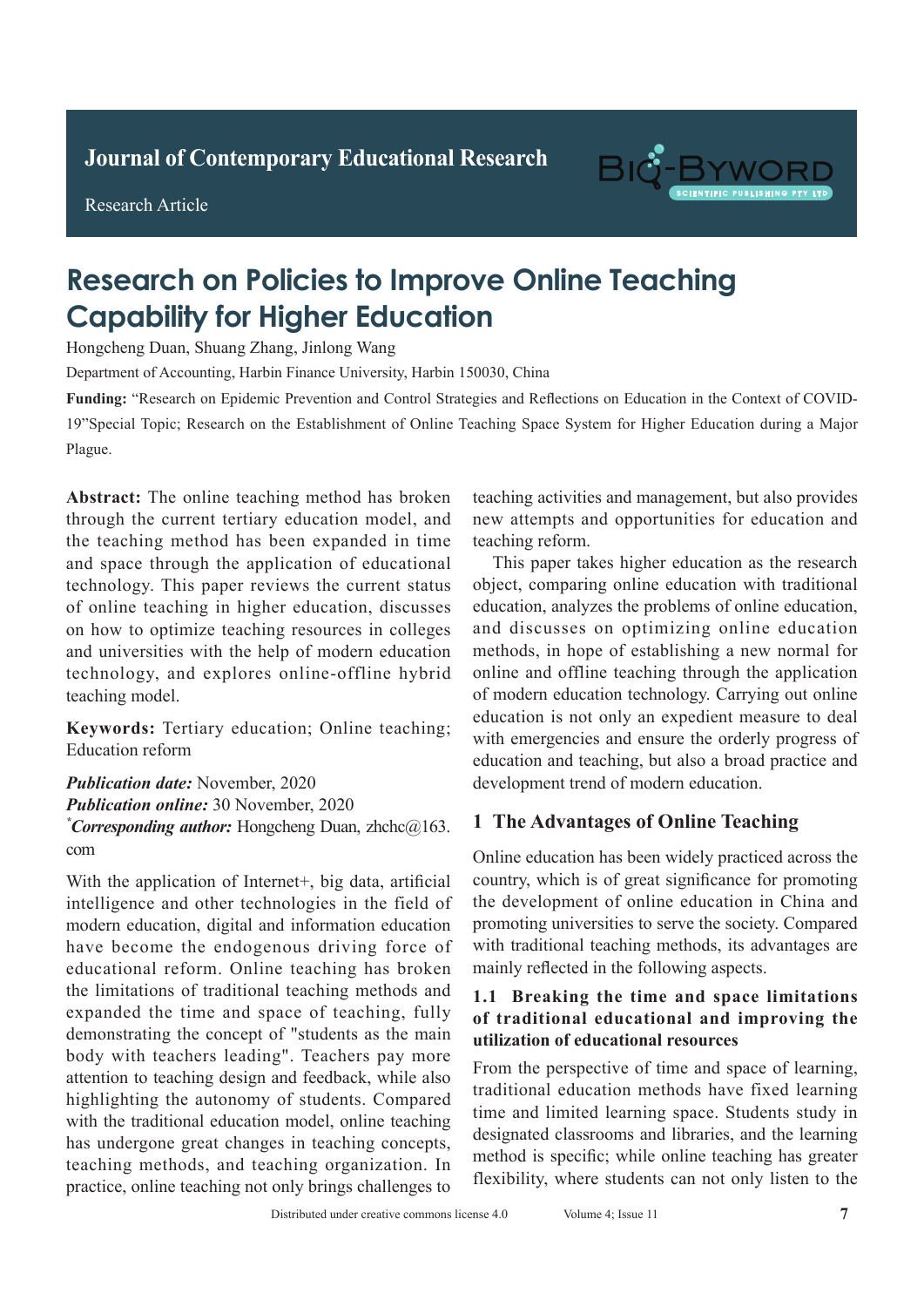live broadcast but also watch the course replays repeatedly, which can easily solve the students' individualized problems. Secondly, in terms of access to educational resources, the traditional education mode consumes more paper resources, and physical resources, etc.; while for online teaching, teachers can more easily obtain digital resources, simulation resources and other available text, audio network teaching resources, which improves the utilization of educational resources.

### **1.2 Diversified selection of online teaching platforms and socialized course audience**

In the process of online teaching, colleges and universities can choose different teaching platforms according to actual needs and teaching resources available. The PRC Ministry of Education also recommends 22 online teaching platforms for colleges and universities, including live broadcasting, conferences, classrooms, MOOCs and other forms, which are more convenient for teachers to make a reasonable choice based on their own usage habits, course characteristics, and academic analysis. At the same time, teachers can also integrate resources from different platforms to enrich the curriculum design. Secondly, in terms of facing audiences, traditional teachers have to face a class or several classes to teach a course, not only is the number of lectures limited by space, but it also increases the teacher's repetitive workload; while with online teaching teachers can face course students simultaneously, reducing the teacher's teaching time and repetitive work to a certain extent. If MOOC resources are shared within a geographical range, it can also attract a wider audience, and better reflect the function of higher education in serving the society.

## **1.3 Online education is conducive to the sharing of educational resources**

The uneven economic development in various regions of China has led to uneven distribution of educational resources. From the perspective of school operating conditions, online teaching is not subjected to geographical restrictions with adequate internet access compared with traditional education, while traditional education requires corresponding support in terms of human, material and financial resources. Therefore, the popularization of online education, especially in remote areas, enables students in underdeveloped areas to access and share the superior

educational resources of developed areas at a lower cost. In this way, the educational gap is narrowed down to a certain extent through the internet, which is conducive to the even sharing of national educational resources, thereby promoting educational equality.

Currently, online teaching has been widely adopted nationwide, showing certain advantages and has a huge impact on traditional classrooms, but there are also some problems worth considering in practice.

## **2 Problems and their causes in online teaching**

## **2.1 Unreasonable teaching organization arrangement, little interaction between teachers and students**

Online teaching puts forward higher requirements for teachers in terms of preparing teaching materials, designing teaching sections, and handling classroom management. Through the online teaching practice in this semester, it is found that some teachers simply use online teaching live broadcast tools or meeting formats, but still imitating the traditional offline classroom mode to teach, instilling knowledge oneway, with "full classroom" reappears in online teaching. This has not only increased the amount of information in the classroom, but also lead to teachers having no time to take care of students' grasp on acquired knowledge. Moreover, in the process of offline teaching, the visual and vocal interaction between teachers and students' are restricted by online mode and network quality. The limited information exchange in the interactive window, with the characteristics of hysteresis and text monotonicity, is also a great obstacle. This obstructs the communication between students and teachers, as students can't give feedback to teachers in time when they encounter problems. Secondly, some teachers have misunderstandings on "playing video" and "recording" in the process of online teaching. With MOOC and video play occupying a lot of lesson time and the lack of class discussion, guidance and concluding sections, this results in poor teaching design and insufficient teaching hours.

#### **2.2 Low awareness of teaching platform and insufficient use of teaching resources**

In the process of online teaching, teachers use educational resources and rely on teaching platforms to teach. Choosing teaching platforms reasonably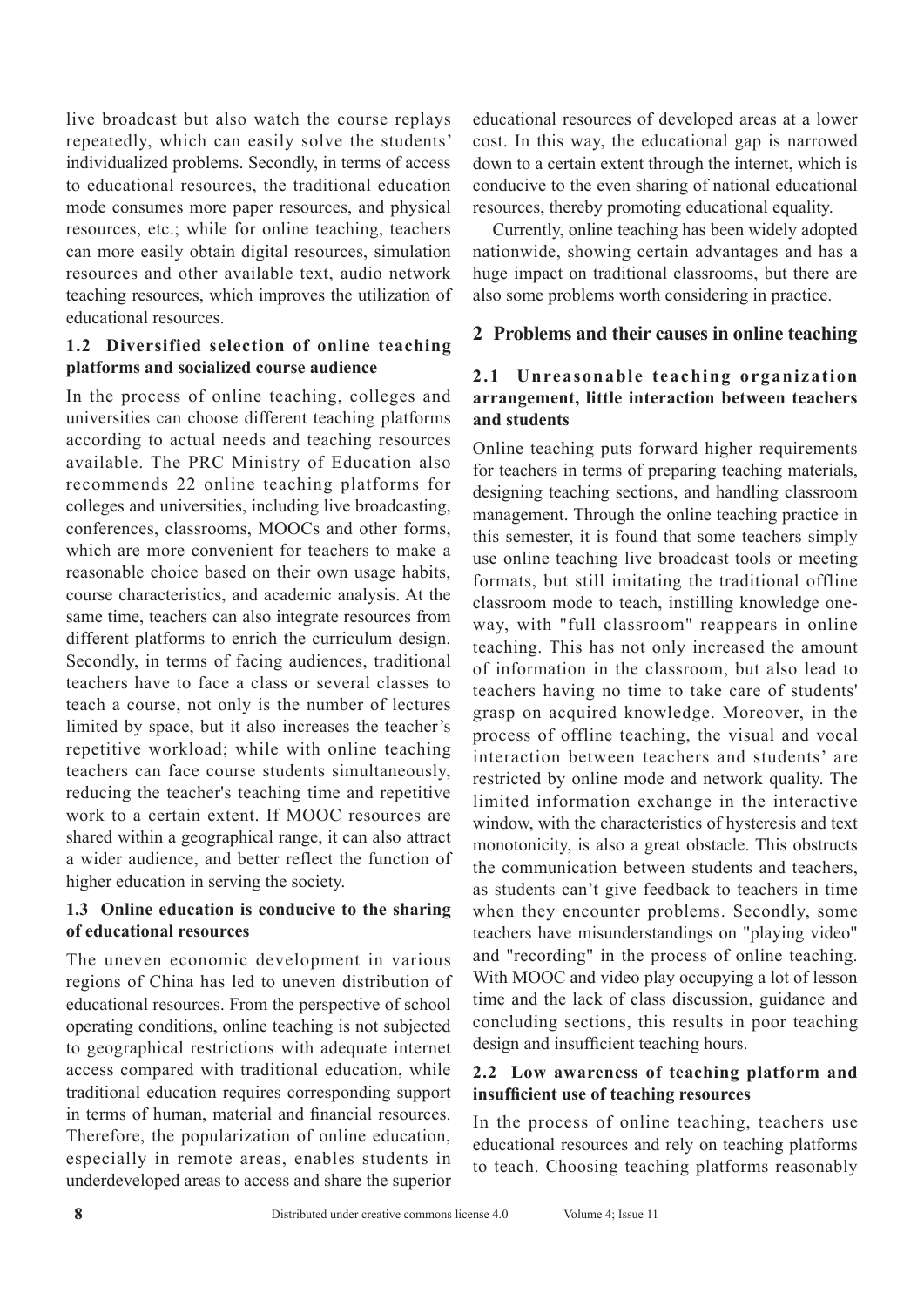and using online teaching resources scientifically is a major struggle for online education and teaching. There are many types of online teaching platforms, including live broadcasts, conferences, classrooms, and MOOCs etc. The functional stability of each platform is obviously different, and schools lack relevant platform training and understanding. Teachers generally have no awareness of the functional differences of each platform, leading to difficulties in choosing a platform suitable for related courses. Moreover, various platforms generally lack practical courses, have low software compatibility, inadequate network stability, and a large proportion of students use mobile phones to go online, making practical courses unable to be carried out smoothly online. Secondly, due to the insufficient allocation of school self-built curriculum resources and the limited teaching resources on the online platform, teachers cannot make full use of online curriculum resources to build courses. In the use of online teaching resources, problems such as excessive theorization of professional knowledge in the classroom, relatively vague cases, less cutting-edge knowledge, and poorly designed course content have also emerged.

## **2.3 Lack of Self-Learning Capabilities in Students**

Online teaching requires high level of students' selfdiscipline and initiative. As the exoticness fades, students are prone to burnout. As there is no fixed venue for online teaching, teachers and students are separated by computer or mobile phone screens in class communication and learning. Most students study at home or even outdoors, and the lack of face-to-face supervision by teachers makes online teaching lacking a sense of learning ritual compared to traditional mode. This makes it difficult to manage the learning status of students, greatly affecting the learning effects.

## **3 Policies to improve online teaching ability**

#### **3.1 Changing perceptions and normalizing online teaching**

In the process of education reform in colleges and universities, teachers must first change their traditional teaching perceptions, explore innovative teaching models, and make talent nurturing a goal. On one hand, they must fully recognize the value of online teaching. On the other hand, they must learn to use advanced tools such as internet and big data to promote education reform and innovation in colleges and universities. Teachers should increase investment in lesson preparation, sort out teaching materials, integrate teaching resources, and make full use of high-quality resources on the internet according to the professional learning conditions of students in different majors and grades, and enrich teaching content to combine knowledge and interest. Online teaching is not an expedient measure for teaching work. We should make full use of practical experience to explore and build a new model of integration of offline and online education.

## **3.2 Strengthening teacher training and improving platform operating capabilities**

Compared with traditional classroom-based teaching, teachers not only need to have excellent teaching capability, but also need to master the ability of online teaching sections design, online teaching resource application, teaching model innovation, student online interactions, online course assessment and feedback. Online teaching puts forward higher requirements on college teachers both theoretically and technically. First of all, college teachers need to update their own ideas, invest more time and energy to master more skills, and actively participate in relevant training. Secondly, colleges and departments should regularly organize online classroom application seminars, share experiences, compare and integrate teaching platform resources, motivate teachers' enthusiasm in using online resources, learn from established online teaching cases, and combine the actual characteristics of particular course and major to promote online teaching curriculum reform and innovation. Thirdly, schools should increase the informatization construction of smart classrooms, organize teachers to actively participate in training on the use of smart classrooms, actively build highquality online courses in schools, enrich teaching resources, and provide guarantee for the full use of online educational resources.

## **3.3 Strengthening student learning management and establishing an effective course evaluation feedback mechanism**

The online teaching process highlights the prominent position of students in classroom teaching. This teaching mode further changes the roles of teachers and students, and highlights the importance of